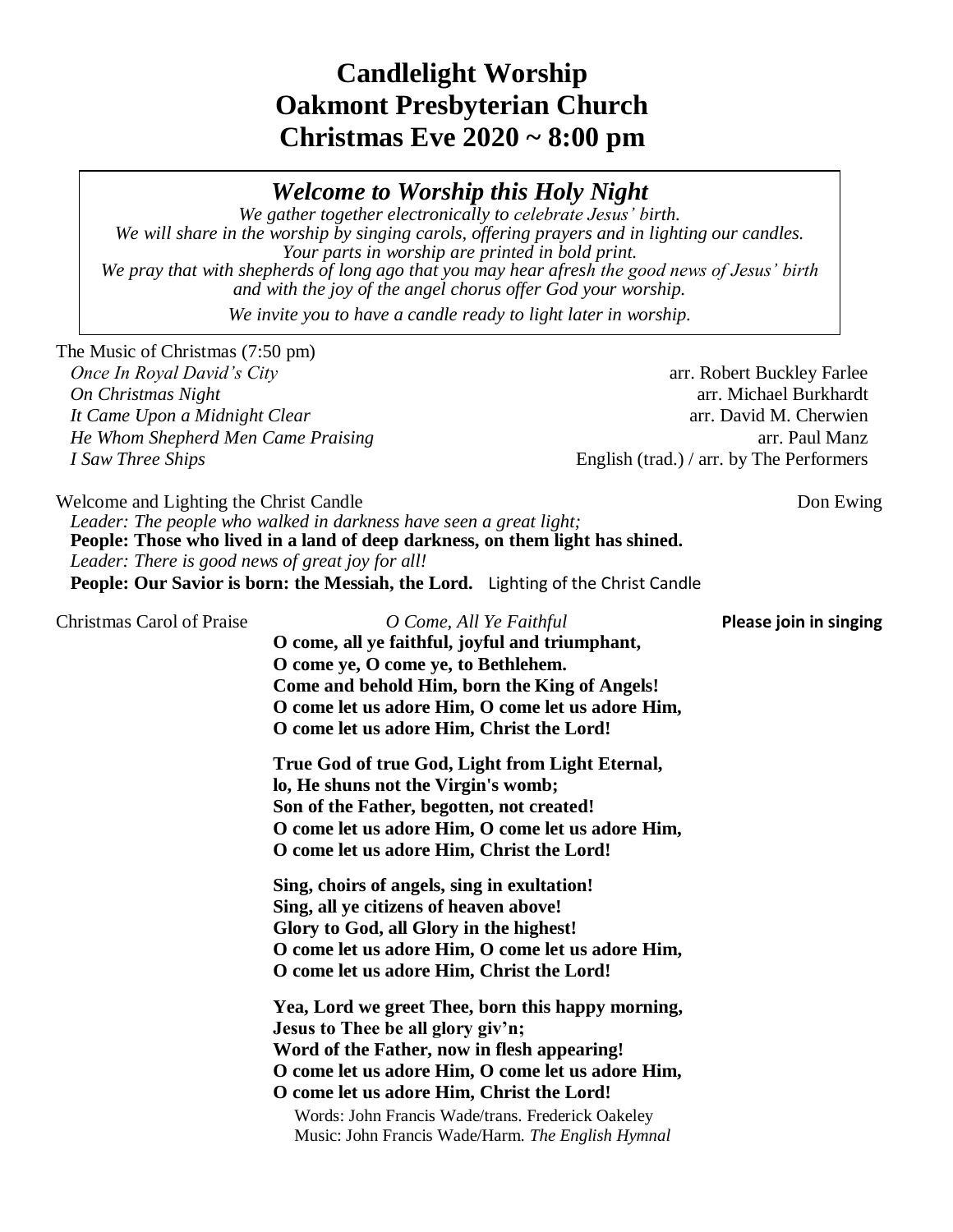Prayer of Adoration Steve Wilson *Let us pray: Glory to You, Almighty God, for You sent Your only-begotten Son, that we might have new life.* **Glory to You, Lord Jesus Christ, for You became flesh and lived among us that we might become Your people.** *Glory to You, Holy Spirit, for You direct and rule our lives.* **Glory to You, Almighty God, and to Your Son, Jesus Christ, and to the Holy Spirit, now and forever. Amen.**

Prayer for Illumination **Dom** Ewing

The Prophet's Proclamation - Isaiah 9:2-7

Christmas Carol Diane McNally and Ken Crawford *Lo, How a Rose E'er Blooming* arr. Michael Praetorius /arrs. Liam Robinson and Jean Rohe

*Lo! How a rose e're blooming, from tender stem has sprung. Of Jesse's lineage coming, as men of old have sung. It came a flow 'ret bright Amid the chill of winter, when half–spent was the night.*

*Isaiah 'twas foretold it, the rose I have in mind. With Mary we behold it, the virgin, mother, kind. To show God's love aright She bore to us a savior, when half–spent was the night.* -German carol, 15th century

The Birth of Jesus - Luke 2:1-7 Steve Wilson

Christmas Carol Quartet

*Away in a Manger* William J. Kirkpatrick/arr. Walter L. Pelz

*Away in a manger, no crib for a bed, The little Lord Jesus laid down His sweet head. The stars in the bright sky looked down where He lay, The little Lord Jesus, asleep on the hay.*

*The cattle are lowing, the poor Baby wakes, But little Lord Jesus, no crying He makes; I love Thee, Lord Jesus, look down from the sky, And stay by my side until morning is nigh.*

*Be near me, Lord Jesus; I ask Thee to stay Close by me forever, and love me, I pray. Bless all the dear children in Thy tender care, And fit us for Heaven to live with Thee there.*

-Sts. 1-2, *Little Children's Book for Schools & Families* St. 3, Gabriel's *Vineyard Songs*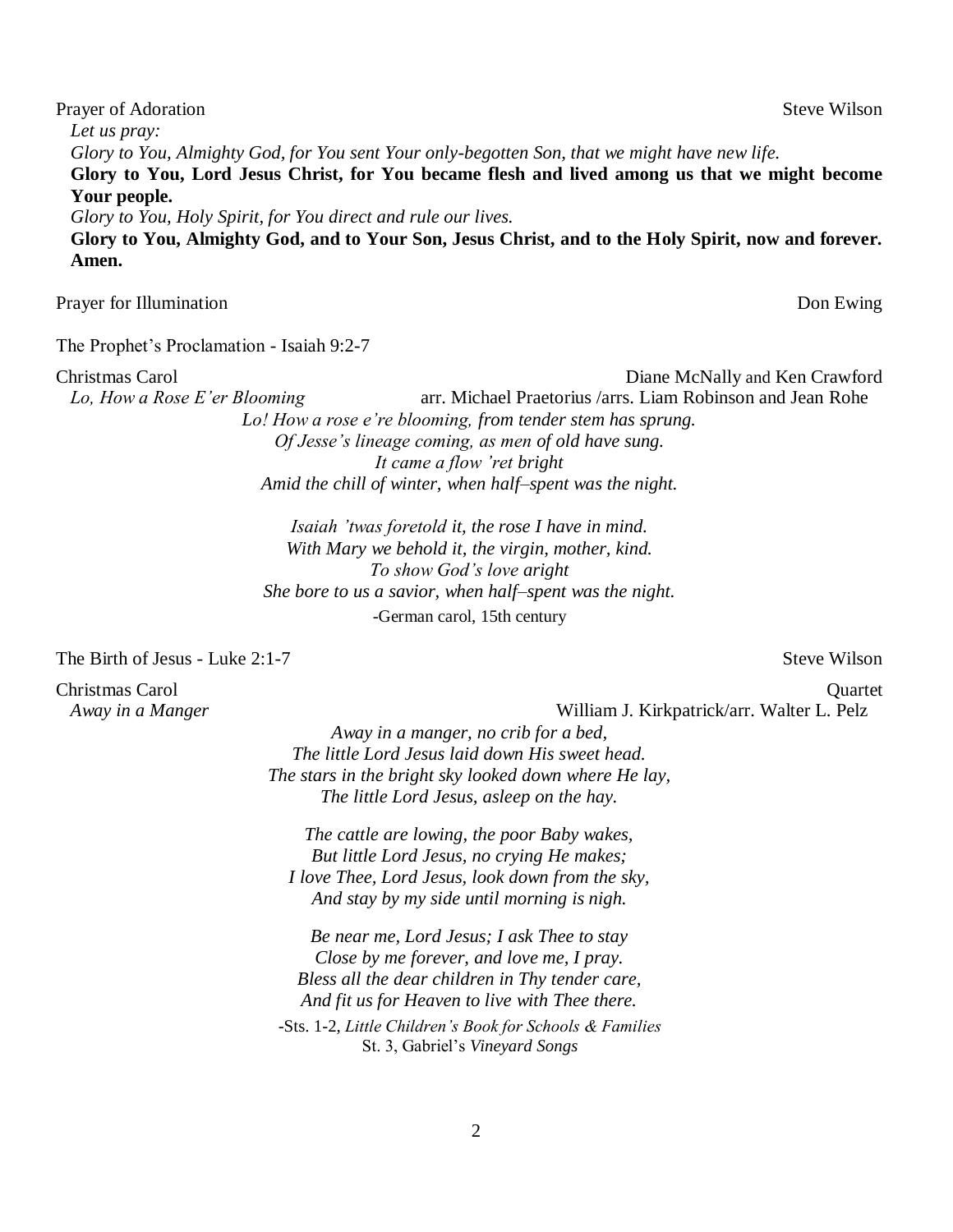The Shepherds and the Angels - Luke 8-20

*Angels We Have Heard on High Hymnal*, No. 23

Christmas Carol **Please join in singing**

**Angels we have heard on high sweetly singing o'er the plains, And the mountains in reply echoing their joyous strains.**

**Refrain: Gloria, in excelsis Deo; Gloria, in excelsis Deo.**

**Shepherds, why this jubilee? Why your joyous strains prolong? What the gladsome tidings be which inspire your heavenly song?**

**Come to Bethlehem and see Him whose birth the angels sing; Come, adore on bended knee Christ the Lord, the newborn King.** Words: French carol/trans. James Chadwick Music: French carol/arr. Edward Shippen Barnes

A Christmas Litany Don Ewing *The grace of God has appeared, bringing salvation to all.* **Glory to God in the highest!** *The people who walked in darkness have seen a great light.* **Glory to God in the highest!** *For a child has been born for us, a Son has been given to us.* **Glory to God in the highest!** *He is Wonderful Counselor, Mighty God, Everlasting Father, Prince of Peace.* **Glory to God in the highest!** *To us is born in the city of David a Savior, the Messiah, the Lord.* **Glory to God in the highest!** *And the Word became flesh and lived among us.* **Glory to God in the highest!** *Christ is born! Give him glory! Christ has come down from heaven! Receive him! Christ is now on earth! Exalt him! O earth, sing to the Lord! O you nations, praise him in joy, for he has been glorified!* **Amen!**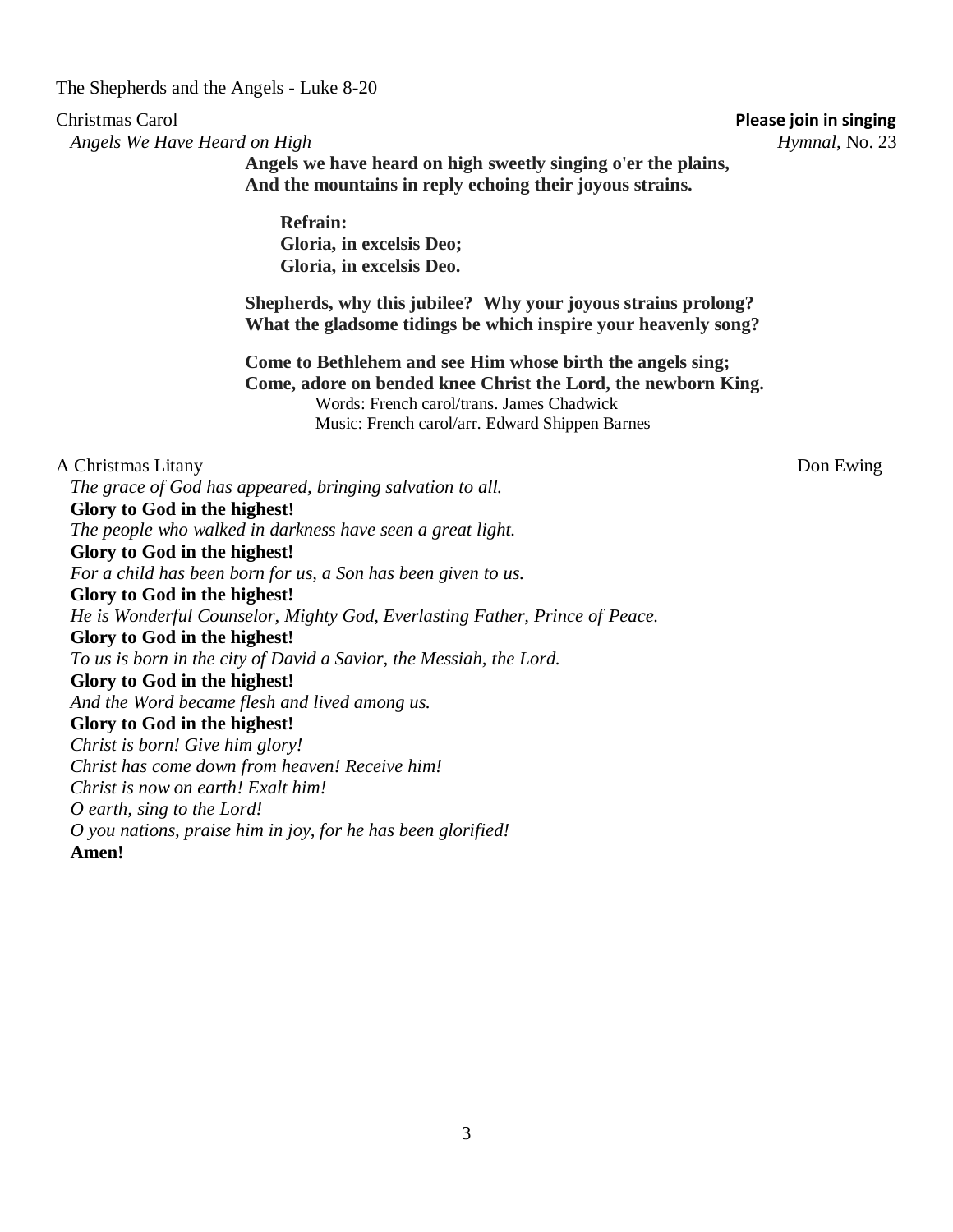*What child is this, who, laid to rest, On Mary's lap is sleeping? Whom angels greet with anthems sweet While shepherds watch are keeping?*

Refrain:

*This, this is Christ the King, Whom shepherds guard and angels sing; Haste, haste to bring Him laud, The Babe, the Son of Mary!*

*Why lies He in such mean estate Where ox and ass are feeding? Good Christian, fear; for sinners here The silent Word is pleading.* (refrain)

*So bring him incense, gold, and myrrh; Come, peasant, king, to own Him. The King of kings salvation brings; Let loving hearts enthrone him.* (refrain) -Wm. Chatterton Dix

The Christmas Message *Lighting Candles This Christmas* Steve Wilson

A Choral Response Quartet *His Light In Us †* Kim André Arnesen

> *God's distant call flares in the night, so long expected, so longed for; and all my life, Christ called my name, and now at last, I'll answer Him.*

> > *Renewed, His hope, his light in us, incarnate, fragile, our Lord appears, Alleluia, alleluia! Eternal, so perfect, his cry of changeless love.*

*Alive, awake, His call is here: it is the crying of the Child; I know Christ's call, its hidden flame, it makes my spirit flare with hope!* *Renewed, his hope, his light in us…*

*This root, this stem, this flowering Love, this mustard seed, it grows to the greatest tree, the birds of souls have nested there. The light of the night Now blazes at dawn!*

> *You've lead me here, O little child, your being singing with God's life. The kingdom sings, it choirs with earth, all creation lives Christ's peace.*

> > *Renewed, his hope, his light in us…*

> > > - Euan Tait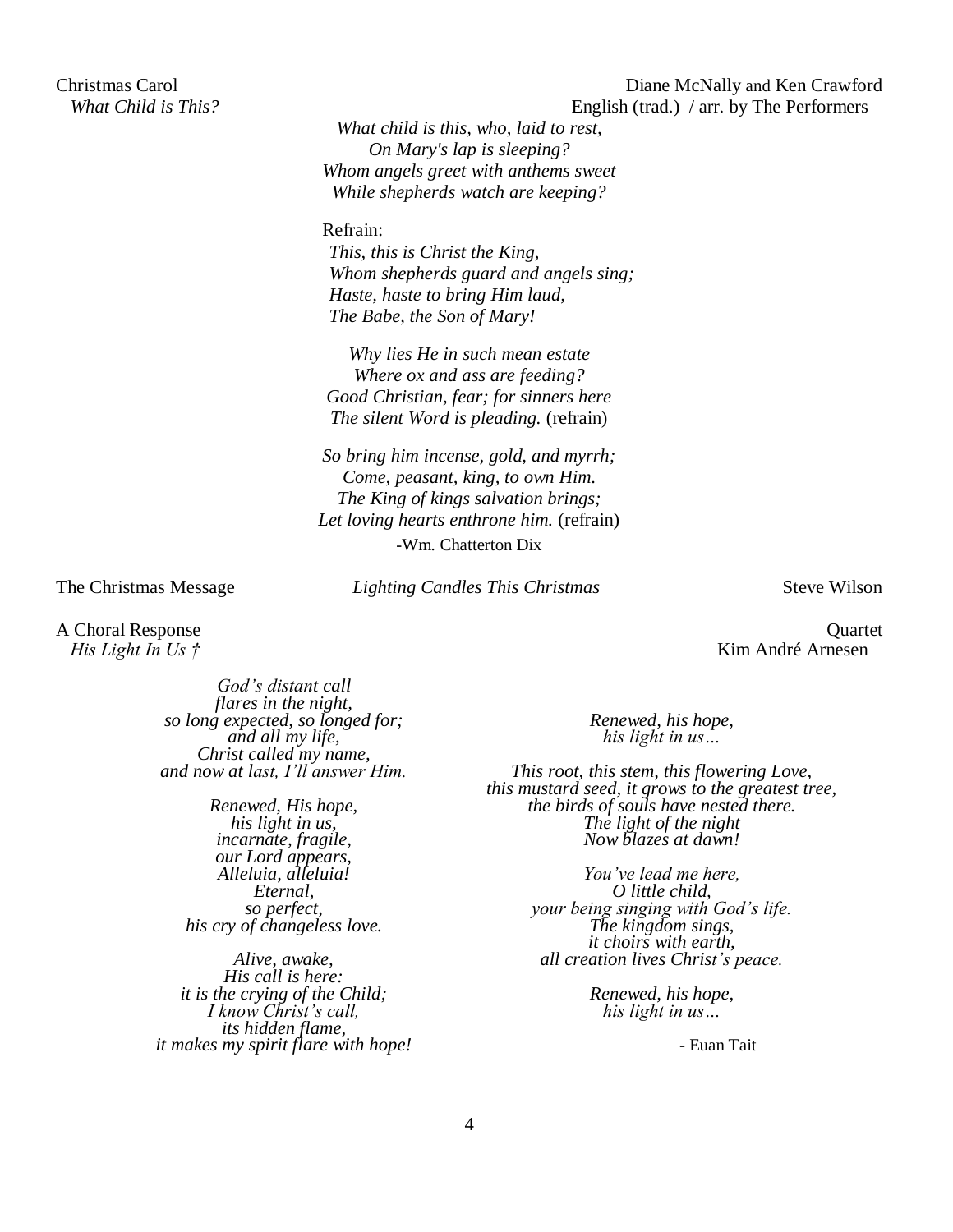### Prayers of Intercession Don Ewing

*In the name of the Lord Jesus Christ, let us pray for the life of the world, saying: O Christ, our light,* **hear our prayer.**

*We pray for the church…* (silent or spoken prayers may be offered for each topic) *With Mary, help us to treasure and ponder the gift that has been given to us, a gift of good news and great joy for all. O Christ, our light,* **hear our prayer.**

*We pray for the world…*

*With the prophets, help us to proclaim the promise of Your peace for all nations and Your justice for all people. O Christ, our light,* **hear our prayer.**

*We pray for this community…*

*With the shepherds, help us to keep watch over those entrusted to our care and all who need protection this night. O Christ, our light,* **hear our prayer.**

*We pray for loved ones…*

*With the angels, help us to offer signs of hope, comfort, and joy for all who live in fear. O Christ, our light,* **hear our prayer.**

*Lord Jesus Christ, hope of the world, help us to bear witness to Your light so that all may believe and have life in You; in Your holy name we pray.* 

### **Amen.**

Lighting Our Candles (adapted from Howard Thurman) *We light candles this Christmas.* **Candles of joy, despite all sadness,** *Candles of hope where despair keeps watch.* **Candles of courage for fears ever present,** *Candles of peace for tempest-tossed days,* **Candles of grace to ease heavy burdens,** *Candles of love to inspire all our living,* **Candles that will burn all the year long.** We light our candles.

Christmas Carol **Please join in singing** *Silent Night, Holy Night Hymnal*, No. 60

**Silent night, holy night! All is calm, all is bright, Round yon virgin mother and child! Holy Infant, so tender and mild, Sleep in heavenly peace, Sleep in heavenly peace.**

**Silent night, holy night! Shepherds quake at the sight, Glories stream from heaven afar, Heavenly hosts sing: "Alleluia; Christ the Savior is born, Christ the Savior is born."**

**Silent night, holy night! Son of God, love's pure light Radiant beams from Thy holy face, with the dawn of redeeming grace, Jesus, Lord, at Thy birth, Jesus, Lord, at Thy birth.**

> **Silent night, holy night! Wondrous star, lend thy light; With the angels let us sing, Alleluia to our King; Christ the Savior is born, Christ the Savior is born.** Words: Joseph Mohr/trans. John Freeman Young Music: Franz Xaver Gruber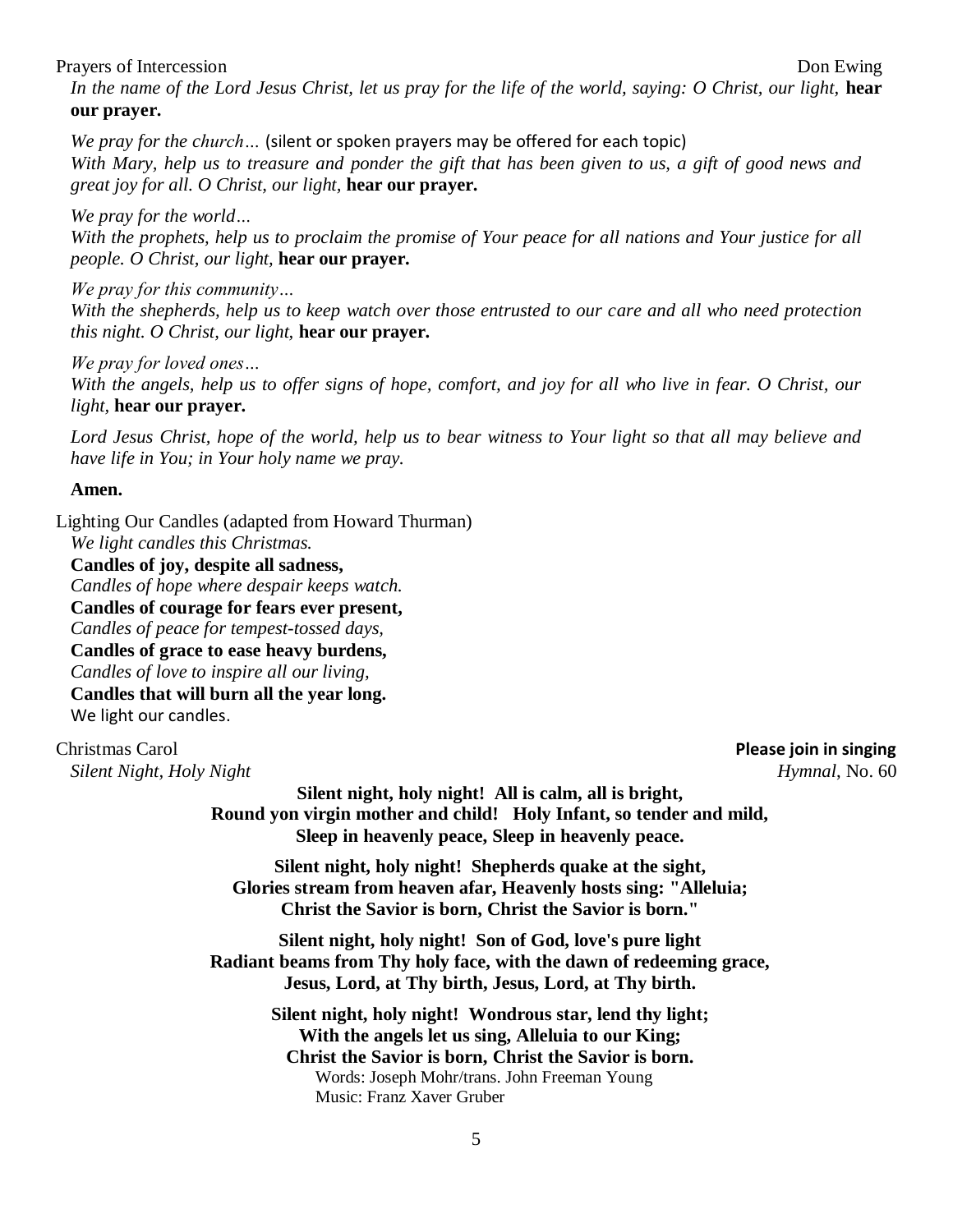Postlude **Organ** *Still, Still, Still* arr. Paul Manz

# **WE WELCOME YOU TO WORSHIP ON THIS HOLY NIGHT**

**The Oakmont Presbyterian Church family welcomes you to worship**. During the stay at home advisory we continue to livestream worship Sundays at 11 a.m.

### **Sharing in the Ministry of Music tonight:**

*I Saw Three Ships* - Diane McNally, Strum Stick; Ken Crawford, Mandolin; Jamie Fair, Hand Drum *What Child Is This?* and *Lo How a Rose E'er Blooming* - Diane McNally, Autoharp; Ken Crawford, Guitar

*The Carolers Quartet*: Beth Michael, soprano; Jamie Fair, alto; Doug Crist, tenor; David Barr, bass *Director of Music Ministries and Organist:* Michael Frank

**†***His Light In Us* was purchased in 2019 by Sally and Jim Haleen to glorify God and Jesus Christ and in loving memory of Sally's parents, George and Elizabeth Thomas.

**Our Heartfelt Thanks to:** the **Worship Arts Team** (Kathy Samson, coordinator) for the design and implementation of Advent and Christmas appointments! We also thank Ann Buechli and Dixie Anderson for ordering and arranging the poinsettias.

### **Thank you to those who purchased poinsettias**:

| Sam and Dixie Anderson | Michael P. Frank III   |
|------------------------|------------------------|
| Ann Buechli            | Susan Frank            |
| Ron and Amy Burkert    | Susan Kabazie          |
| Robbie Connell         | Nick and Polly Kokales |
| Marsha Cuckler         | Carla Lowman           |
| Bay and Gene Flanery   | <b>Kathy Samson</b>    |
| M. Paul Frank, Jr.     | Nancy Sloan            |